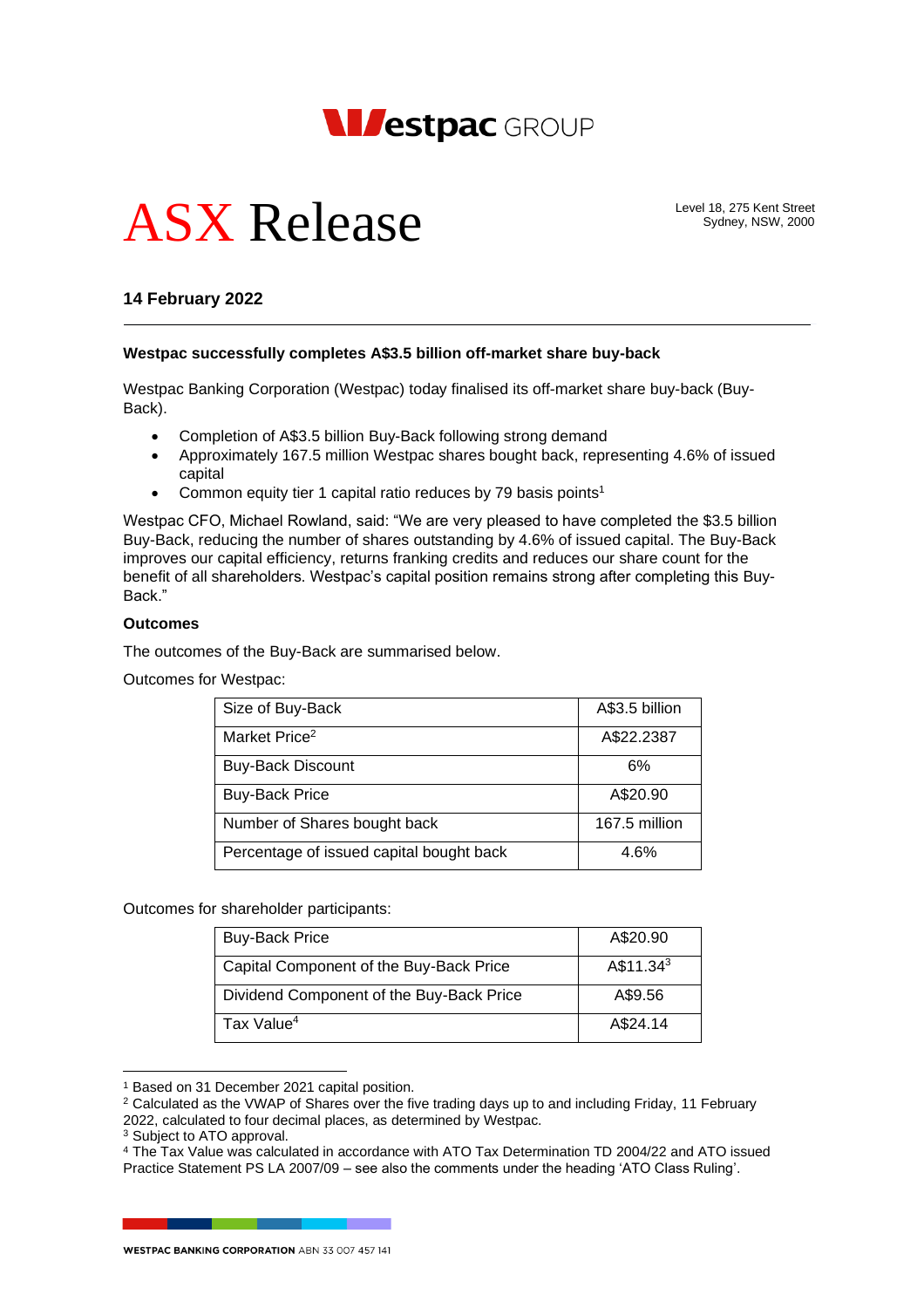

The Shares bought back will be subsequently cancelled by Westpac.

#### **Scale back of Applications**

Due to excess demand for the Buy-Back, a scale back of certain Applications was required. In line with the terms of the Original Booklet and Supplementary Booklet, the scale back policy was designed to minimise any disadvantage to shareholders with a small number of Shares.

Eligible Shareholders who tendered their Shares at a 7% Discount or greater, or as a Final Price Application, had their Applications accepted in full at the Buy-Back Price.

Eligible Shareholders who tendered their Shares at a 6% Discount had a Priority Allocation of 380 Shares (or lesser number) bought back before any scale back was applied. Applications for more than the Priority Allocation were accepted, but scaled back by approximately 95% on a prorata basis after taking into account Priority Allocations and Small Residual Applications.

In addition, successful shareholders who offered to sell all of their Shares at a 6% Discount and who would be left with a Small Residual Holding (75 Shares or less) as a result of the scale back, had all of their Shares bought back in full.

Applications at Discounts of 0% to 5% and Applications conditional on a Minimum Price above the Buy-Back Price were not bought back. Shares that were offered but not bought back are expected to be released into shareholders' holdings by Tuesday, 15 February 2022.

#### **ATO Class Ruling**

The Australian Taxation Office (ATO) Class Ruling is expected to confirm that the Capital Component of the Buy-Back Price will be A\$11.34 and the fully franked Dividend Component of the Buy-Back Price will be A\$9.56.

For Australian tax purposes, the deemed capital proceeds for entities other than companies will generally be taken to be A\$14.58 per Share, being the A\$11.34 Capital Component, plus A\$3.24 representing the excess of the Tax Value over the Buy-Back Price.

The Tax Value has been calculated in accordance with the ATO Tax Determination TD 2004/22 and Practice Statement PSLA 2007/9 (which includes an adjustment to take into account the 2021 Full Year Dividend). As part of calculating the Tax Value, the ATO accepted that it should be calculated by reference to the movements in the S&P/ASX 200 Banks Index over the Buy-Back Period, rather than the S&P/ASX 200 Index. This has resulted in a lower Tax Value (compared to the position if the Tax Value had been calculated by reference to the movements in the S&P/ASX 200 Index) and, in turn, a lower amount of deemed capital proceeds for shareholders who sold their Shares through the Buy-Back.

The ATO has advised that it intends to issue its Class Ruling for the Buy-Back by the middle of March 2022.

#### **Payments**

Payments for Shares bought back under the Buy-Back will commence on 18 February 2022 via direct credit and Buy-Back statements will be made available online or sent to shareholders from this date.

Unless otherwise defined, capitalised words in this release have the meaning given to them in the original Buy-Back booklet dated 1 November 2021 (Original Booklet) and supplementary booklet dated 10 December 2021 (Supplementary Booklet).